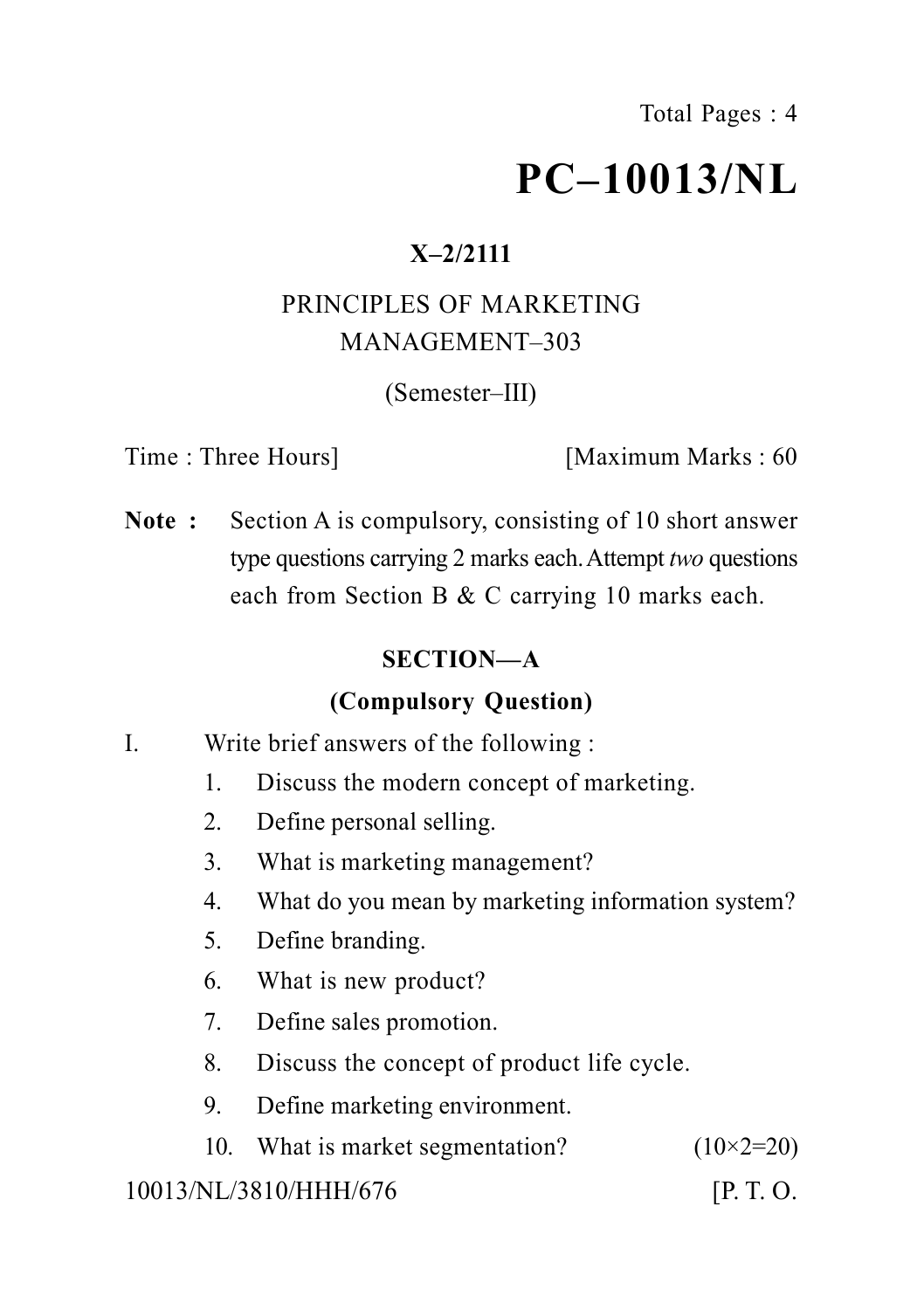#### **SECTION—B**

- II. "Marketing does not mean selling. It means the creation of customer." Clarify this statement and explain fully the modern concept of marketing. 10
- III. What is marketing mix? What are its elements? Explain.

10

- IV. Enlist the different stages involved in buying process with the help of suitable example. 10
- V. Explain :
	- (a) Features of marketing research.
	- (b) Overview of market segmentation.  $(5+5=10)$

#### **SECTION—C**

- VI. "Packaging is an important part of the product offer." Explain and discuss why packaging is the 5th 'P' in marketing  $\text{mix.}$  10
- VII. Explain various types of distribution channels being used in India. 10
- VIII. "Money spend on advertising is an investment or waste." Examine this statement. 10

## IX. Write short notes on :

- (a) Objectives of pricing decisions.
- (b) The concept of product life cycle.  $(5+5=10)$

## 10013/NL/3810/HHH/676 2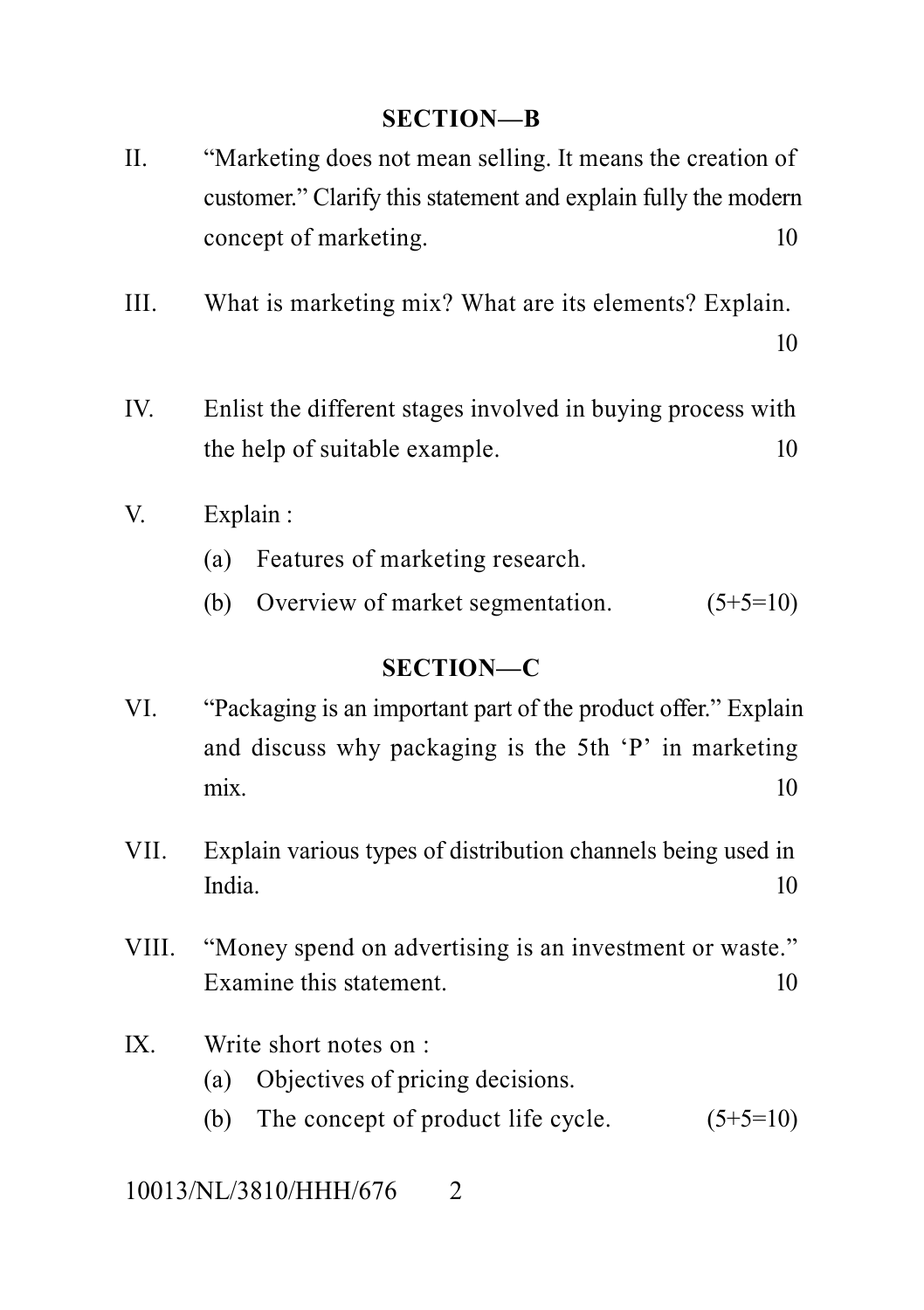#### **PUNJABI VERSION**

ਨੋਟ : ਭਾਗ A ਲਾਜ਼ਮੀ ਹੈ, ਇਸ ਵਿਚ 10 ਸੰਖੇਪ ਉੱਤਰ ਵਾਲੇ ਪੁਸ਼ਨ 2-2 ਅੰਕਾਂ ਦੇ ਹਨ। ਭਾਗ B ਅਤੇ C ਵਿਚੋਂ *ਦੋ–ਦੋ* ਪੁਸ਼ਨ ਕਰੋ। ਹਰੇਕ ਪੁਸ਼ਨ ਦੇ 10 ਅੰਕ ਹਨ।

#### ਕ਼ਾਗ $-\mathbf{A}$

# (ਲਾਜ਼ਮੀ ਪਸ਼ਨ)

- ਹੇਠ ਲਿਖਿਆਂ ਦੇ ਸੰਖੇਪ ਉੱਤਰ ਲਿਖੋ :  $\mathbf{I}$ 
	- ਮੰਡੀਕਰਨ ਦੇ ਆਧਨਿਕ ਸੰਕਲਪ ਦੀ ਚਰਚਾ ਕਰੋ।  $\mathbf{1}$
	- ਨਿੱਜੀ ਵਿਕਰੀ ਦੀ ਪਰਿਕਾਸਾ ਦਿਓ।  $2^{\circ}$
	- ਮਾਰਕੀਟਿੰਗ ਪ੍ਰਬੰਧਨ ਕੀ ਹੈ?  $\overline{3}$
	- ਮਾਰਕੀਟਿੰਗ ਸਚਨਾ ਸਿਸਟਮ ਤੋਂ ਕੀ ਭਾਵ ਹੈ?  $\overline{4}$
	- ਸ਼ਰਾਂਡਿੰਗ ਦੀ ਪਰਿਕਾਸਾ ਦਿਓ।  $\zeta$
	- ਨਵਾਂ ਉਤਪਾਦ ਕੀ ਹੈ? 6
	- ਸੇਲਜ਼ ਪਮੋਸ਼ਨ ਦੀ ਪਰਿਭਾਸ਼ਾ ਦਿਓ।  $7<sub>1</sub>$
	- ਉਤਪਾਦ ਜੀਵਨ ਚੱਕਰ ਦੇ ਸੰਕਲਪ ਦੀ ਚਰਚਾ ਕਰੋ।  $\mathbf{R}$
	- ਮਾਰਕੀਟਿੰਗ ਵਾਤਾਵਰਨ ਦੀ ਵਿਆਖਿਆ ਕਰੋ। 9
	- ਮਾਰਕੀਟ ਵਿਭਾਜਨ ਕੀ ਹੈ?  $10<sup>1</sup>$  $(10\times2=20)$

#### $\overline{g}$ गत $\overline{a}$

"ਮਾਰਕੀਟਿੰਗ ਤੋਂ ਕਾਵ ਸੈਲਿੰਗ ਨਹੀਂ। ਇਸ ਦਾ ਮਤਲਬ  $\Pi$ ਗਾਹਕ ਦਾ ਪੈਦਾ ਕਰਨਾ ਹੈ।" ਇਸ ਕਥਨ ਦਾ ਪਸ਼ਟੀਕਰਨ ਕਰੋ ਅਤੇ ਮਾਰਕੀਟਿੰਗ ਦੇ ਆਧੁਨਿਕ ਸੰਕਲਪ ਦੀ ਪੂਰੀ ਵਿਆਖਿਆ ਕਰੋ।  $10$ 

10013/NL/3810/HHH/676  $[P. T. O.$ 3